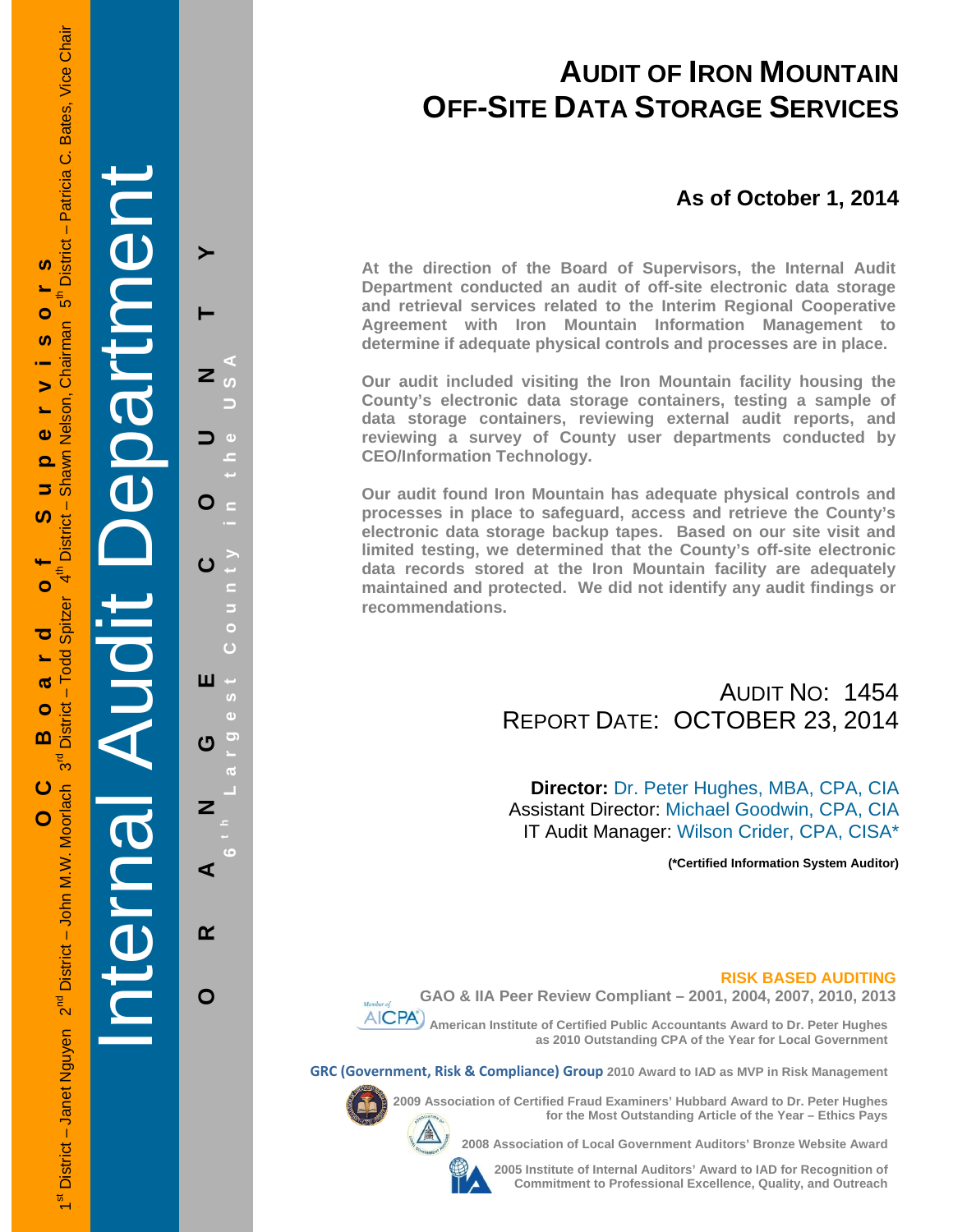**Internal Audit Department** 

*GAO & IIA Peer Review Compliant - 2001, 2004, 2007, 2010, 2013* 

*Providing Facts and Perspectives Countywide* 

**RISK BASED AUDITING** 

| <b>Dr. Peter Hughes</b> | Ph.D., MBA, CPA, CCEP, CITP, CIA, CFE, CFF, CGMA     |
|-------------------------|------------------------------------------------------|
| Director                | Certified Compliance & Ethics Professional (CCEP)    |
|                         | Certified Information Technology Professional (CITP) |
|                         | Certified Internal Auditor (CIA)                     |
|                         | Certified Fraud Examiner (CFE)                       |
|                         | Certified in Financial Forensics (CFF)               |
|                         | <b>Chartered Global Management Accountant (CGMA)</b> |
|                         |                                                      |

E-mail: peter.hughes@iad.ocgov.com

**Michael J. Goodwin CPA, CIA** Assistant Director

**Alan Marcum CPA, CFE** Senior Audit Manager

**Autumn McKinney CPA, CIA, CISA, CGFM**  Senior Audit Manager

# **Hall of Finance & Records**

12 Civic Center Plaza, Room 232 Santa Ana, CA 92701

Phone: (714) 834-5475 Fax: (714) 834-2880

To access and view audit reports or obtain additional information about the OC Internal Audit Department, visit our website: **www.ocgov.com/audit** 



 **OC Fraud Hotline (714) 834-3608**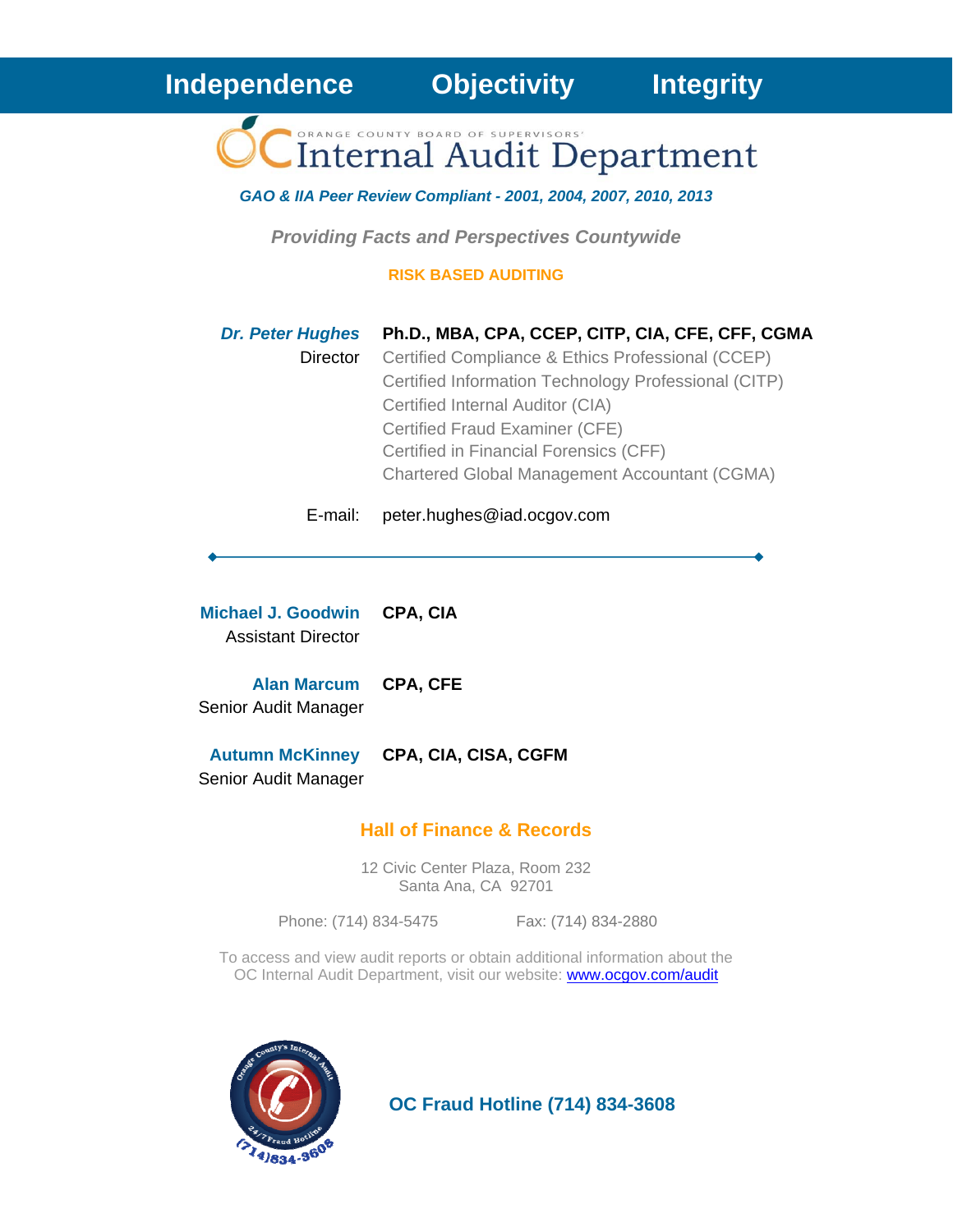# **Letter from Dr. Peter Hughes, CPA**



| <b>Audit No. 1454</b> | <b>October 23, 2014</b>                                             |  |  |  |  |
|-----------------------|---------------------------------------------------------------------|--|--|--|--|
| TO:                   | Members, Board of Supervisors                                       |  |  |  |  |
| <b>FROM:</b>          | Dr. Peter Hughes, CPA, Director<br><b>Internal Audit Department</b> |  |  |  |  |
| <b>SUBJECT:</b>       | Audit of Iron Mountain Off-Site<br>Data Storage Services            |  |  |  |  |

 **Transmittal Letter** 

We have completed an Audit of Iron Mountain Off-Site Data Storage Services as of October 1, 2014. We performed this audit at the direction of the Board of Supervisors (BOS). At the June 17, 2014 meeting, it was directed that the Internal Audit Department or the Office of the Performance Auditor conduct an analysis of County records stored with Iron Mountain to determine their condition, where they are located, and if they are being maintained in accordance with the Interim Regional Cooperative Agreement with Iron Mountain for off-site data storage and retrieval services. The Internal Audit Department conducted this audit with the approval of the Auditor-Controller, whom has audit provisions in the Interim Regional Cooperative Agreement. Our final report is attached for your information.

Each month I submit an **Audit Status Report** to the BOS where I detail any material and significant audit issues released in reports during the prior month and the implementation status of audit recommendations as disclosed by our Follow-Up Audits. Accordingly, the results of this audit will be included in a future status report to the BOS.

Please feel free to call me should you wish to discuss any aspect of our audit report or recommendations. Additionally, we will request the Auditor-Controller to complete a **Customer Survey** of Audit Services. You will receive the survey shortly after the distribution of our final report.

## **ATTACHMENTS**

Other recipients of this report are listed on the **OC Internal Auditor's Report** on page 4.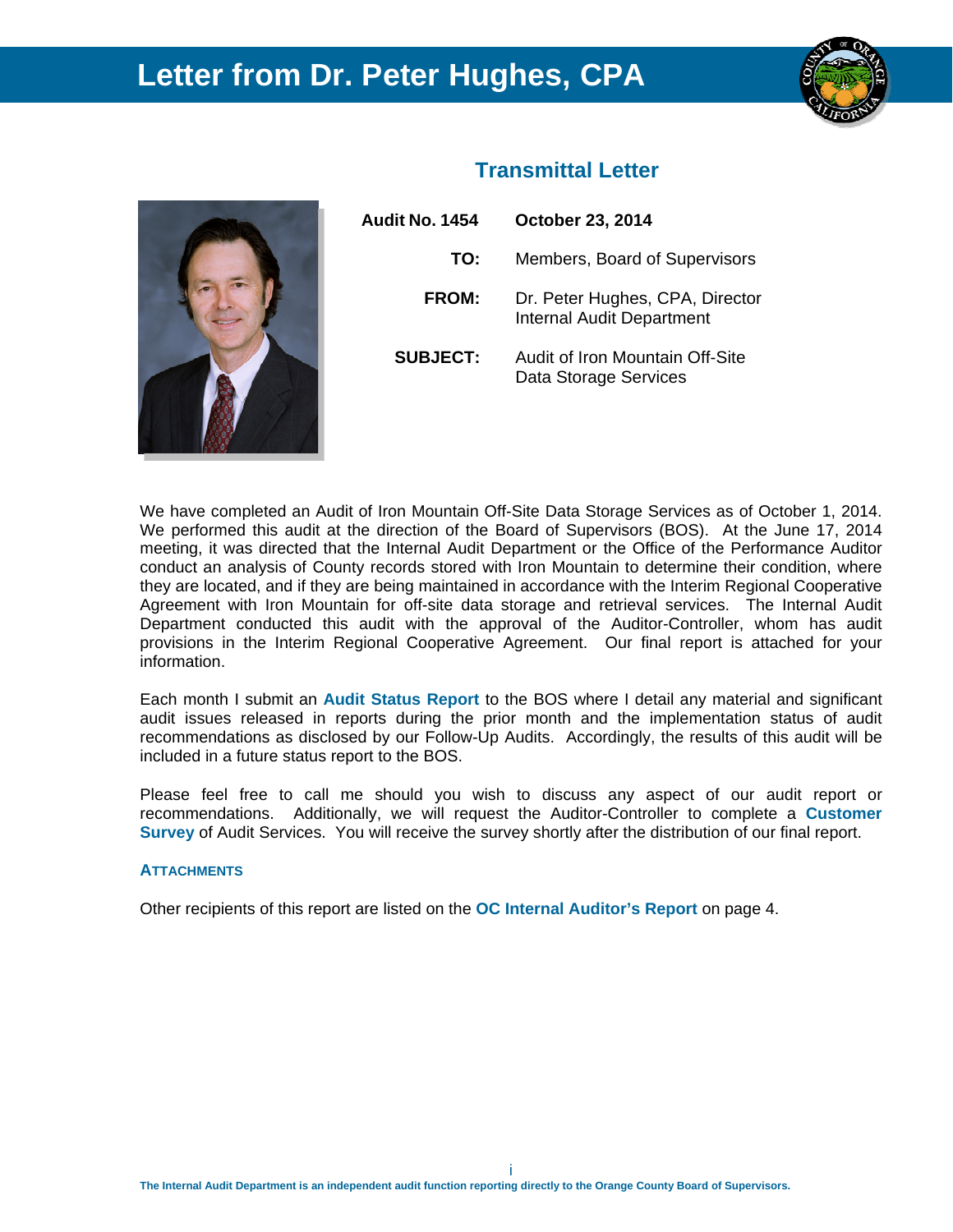# **Table of Contents**



# *Audit of Iron Mountain Off-Site Data Storage Services Audit No. 1454*

*As of October 1, 2014* 

| <b>Transmittal Letter</b>           |   |
|-------------------------------------|---|
| <b>OC Internal Auditor's Report</b> |   |
| <b>OBJECTIVES</b>                   | 1 |
| <b>RESULTS</b>                      | 2 |
| <b>CONCLUSION</b>                   | 2 |
| <b>BACKGROUND</b>                   | 3 |
| <b>SCOPE</b>                        | 4 |
| <b>Detailed Results</b>             | 5 |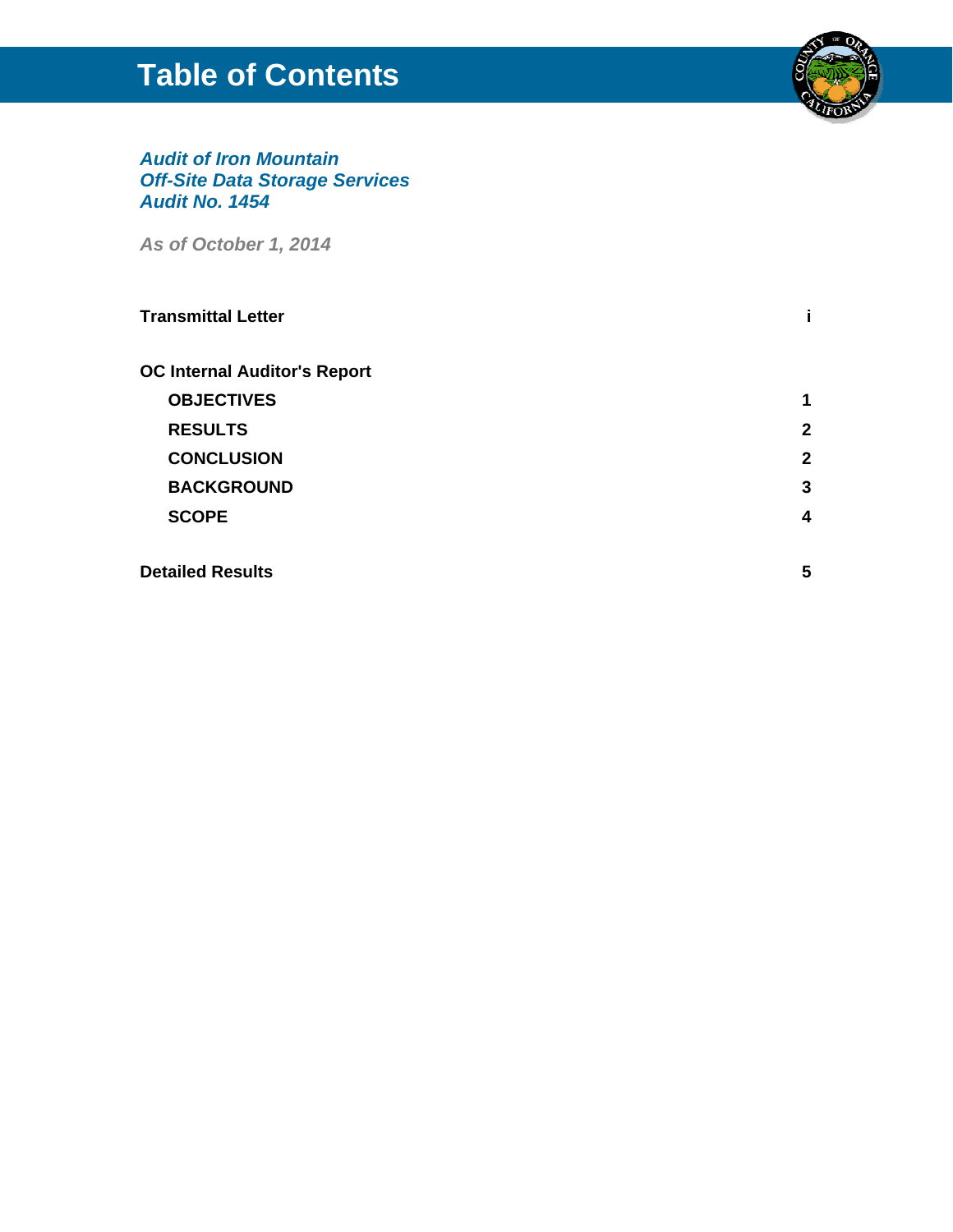

**Audit No. 1454 October 23, 2014** 

| TO:   | Members, Board of Supervisors                        |
|-------|------------------------------------------------------|
| FROM: | Dr. Peter Hughes, CPA, Director <i>Pette Aug KRA</i> |

SUBJECT: Audit of Iron Mountain Off-Site Data Storage Services

# **Audit Highlight**

At the direction of the Board of Supervisors, Internal Audit conducted an audit of processes and controls over Iron Mountain's off-site electronic data storage records and retrieval services related to the Interim Regional Cooperative Agreement with Iron Mountain.

IAD visited the Iron Mountain facility housing the County's electronic data storage containers, tested a sample of data storage containers, reviewed external audit reports, and reviewed a survey by conducted by CEO/IT of department satisfaction with Iron Mountain's services.

Our audit found there are adequate controls and processes in place to safeguard and maintain the County's off-site electronic data storage records. We did **not** identify any audit findings.

# **OBJECTIVES**

At the June 17, 2014, Board of Supervisors (BOS) meeting, a Board Directive was made for either Internal Audit Department or the Office of the Performance Audit Director to perform an analysis of the storage records related to the Interim Regional Cooperative Agreement with Iron Mountain for off-site data storage and retrieval services. Specifically, the BOS Directive "*Directed Internal Audit or the Office of the Performance Audit Director to conduct an analysis of our (County) records stored with Iron Mountain to determine their condition, where they are located and are they being maintained."* 

The Interim Regional Cooperative Agreement states in Attachment B, Clause 21: Audits/Inspections – "*Contractor agrees to permit the County's Auditor-Controller or the Auditor-Controller authorized representative….access during normal working hours to look at all books, accounts, records, reports, files…for the purpose of auditing or inspecting any aspect of performance of the contract..*" On August 31, 2014, the Auditor-Controller designated the Internal Audit Department (IAD) as its authorized representative to conduct the audit. Our audit was conducted in conformance with the Professional Practice of Internal Auditing prescribed by the Institute of Internal Auditors.

Our objective was to determine whether the County's data storage records housed off-site by Iron Mountain were adequately protected and could be retrieved in a timely manner. To accomplish this, we performed the following:

- 1. **Site Visit:** IAD visited the Iron Mountain storage facility in Foothill Ranch to observe physical controls over County's electronic data storage containers as well as document controls over containers while in transit.
- 2. **Inquiry and Testing:** IAD inquired of SAIC staff responsible for sending and receiving the data storage containers of any issues with Iron Mountain's services. IAD obtained an understanding of controls and processes for offsite storage and retrieval services from Iron Mountain management. IAD selected a sample of data storage containers to verify they were adequately protected and could be retrieved in a timely manner.
- 3. **External Audit Reports:** IAD requested the most recent external audit of Iron Mountain's services to identify any control deficiencies.
- 4. **CEO/IT Survey of County User Departments:** IAD obtained a survey performed by CEO/IT regarding Iron Mountain's performance under the existing contract to identify any service issues.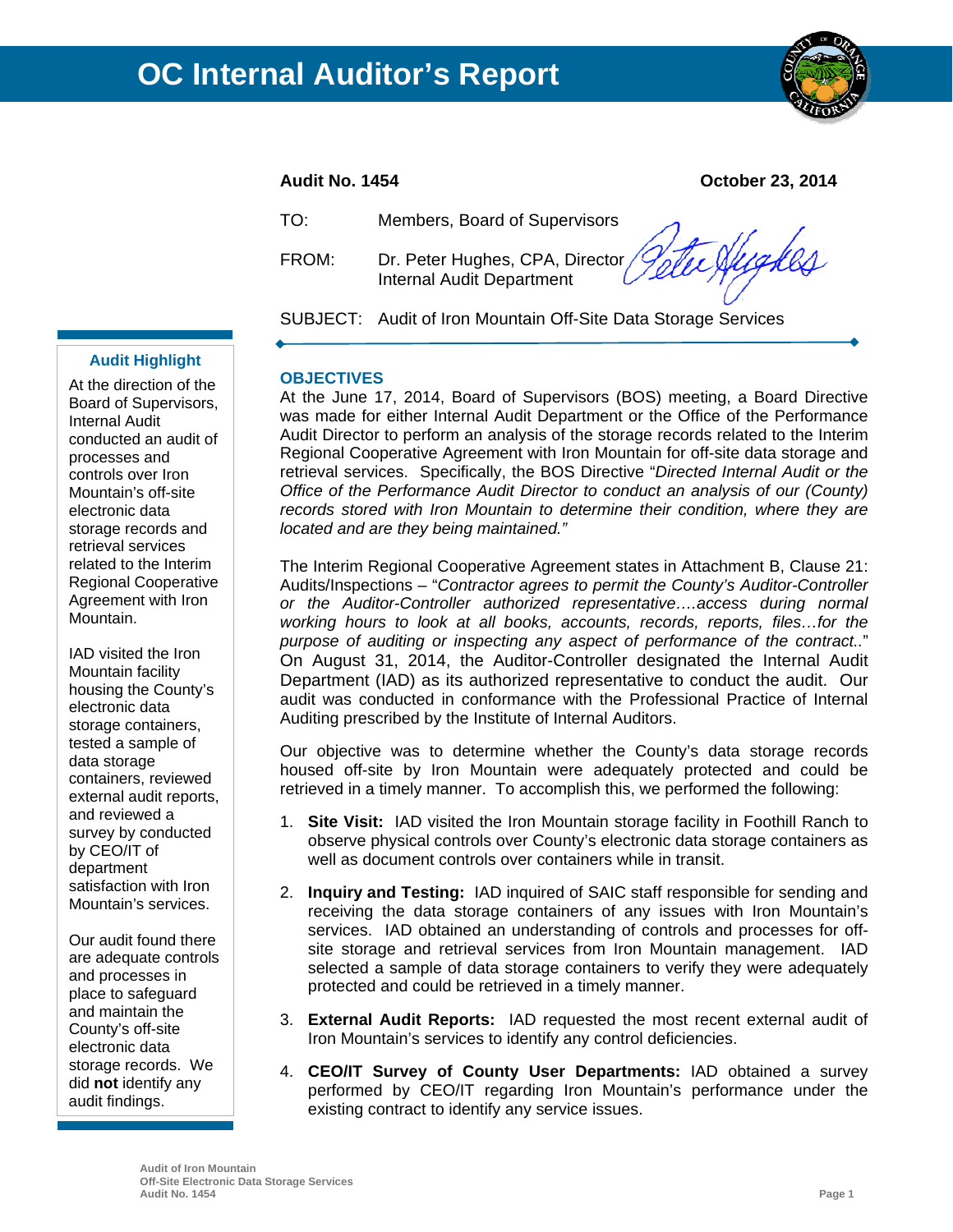

# **RESULTS**

# ■ Objective #1 – Site Visit:

We visited the Iron Mountain storage facility in Foothill Ranch to observe physical controls over County's electronic data storage containers as well as document controls over containers while in transit. Based on our site visit, we determined that the County's electronic data storage containers were adequately safeguarded at the facility and while in transit using Iron Mountain's vans.

## **We have no findings or recommendations under this objective.**

# **Objective #2 – Inquiry and Testing:**

We selected a sample of data storage containers to verify they were adequately protected at the Iron Mountain facility and could be retrieved in a timely manner. We also inquired of SAIC's staff at the County Data Center responsible for sending and receiving the data storage containers from departments/agencies under the Interim Regional Cooperative Agreement of any issues with Iron Mountain's services, and none were noted.

**We have no findings or recommendations under this objective.** 

# **Objective #3 – External Audit Report:**

We requested and reviewed the most recent external audit of Iron Mountain's services and obtained a Service Organization Control (SOC) 3 Report having an unqualified opinion and did not identify any control deficiencies. The SOC 3 Report is conducted by an external CPA firm and provides an opinion about controls at Iron Mountain relevant to security, availability, processing integrity, confidentiality and privacy.

**We have no findings or recommendations under this objective.** 

## ■ Objective #4 – CEO/IT Survey:

We obtained a survey performed by CEO/IT of departments/agencies under the Interim Regional Cooperative Agreement regarding Iron Mountain's performance under the existing contract to identify any service issues. The departments/agencies under this agreement are: **Assessor, Auditor-Controller, CEO/IT, District Attorney, Health Care Agency, OC Public Works, OC Waste & Recycling, Registrar of Voters, Sheriff-Coroner, Social Services Agency, and Treasurer-Tax Collector**. Some minor concerns were noted in the survey, which were being addressed by the vendor. See pages 6-7 of this report for additional detail.

**We have no findings or recommendations under this objective.** 

# **CONCLUSION**

Our audit found Iron Mountain has adequate physical controls and processes in place to safeguard, access and retrieve the County's off-site backup data storage tapes.Based on our site visit and limited testing, we determined that the County's off-site electronic data records stored at the Iron Mountain facility are adequately maintained and protected. We did not identify any findings or recommendations.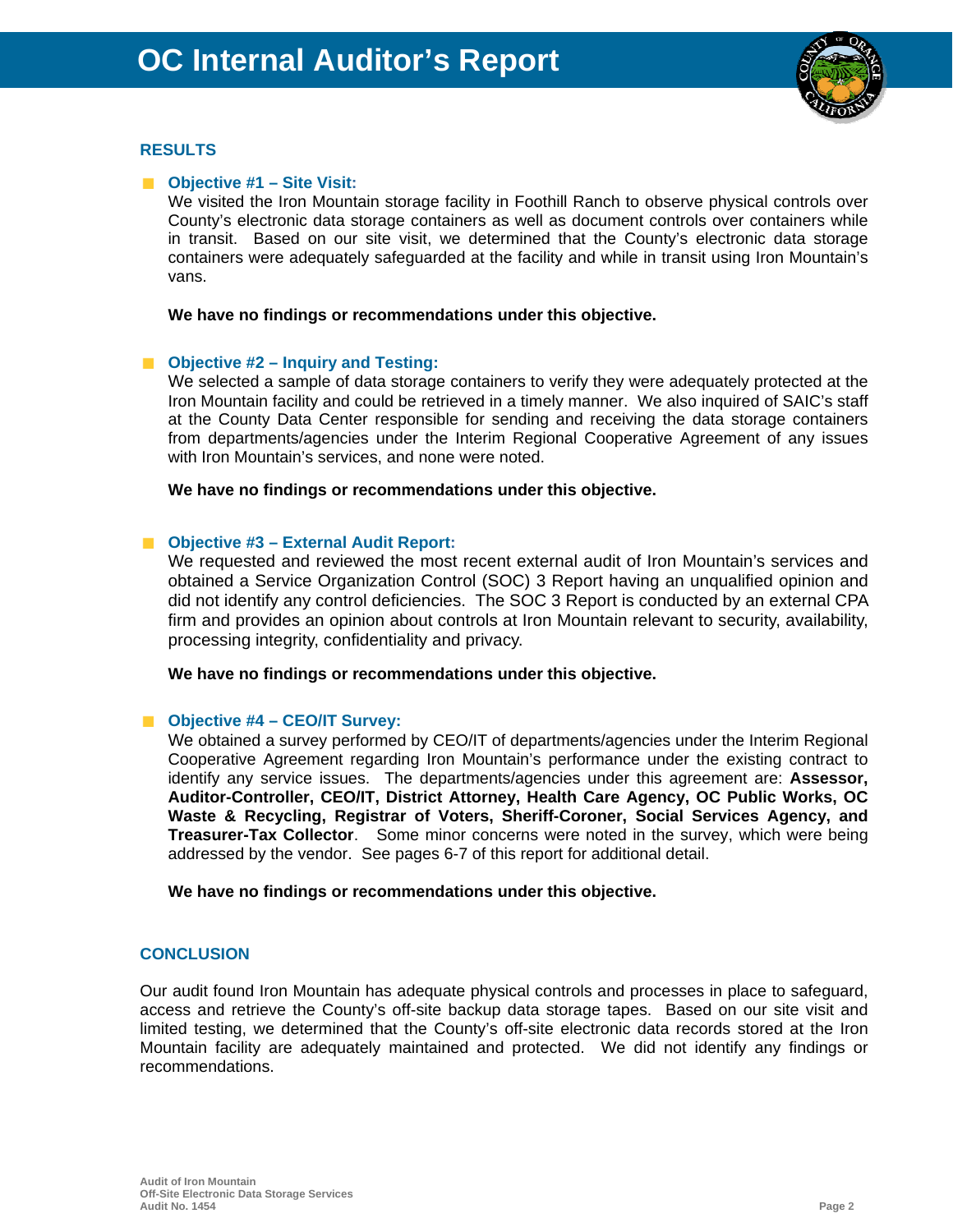

# **BACKGROUND**

At the June 17, 2014, Board of Supervisors meeting, Internal Audit Department or the Office of the Performance Auditor were directed to perform an analysis of the storage records related to the Interim Regional Cooperative Agreement with Iron Mountain. On August 31, 2014, the Auditor-Controller designated the Internal Audit Department as its authorized representative to conduct the audit. On September 26, 2014, IAD met with CEO/IT to document the electronic data storage and retrieval process. On October 1, 2014, IAD visited the Iron Mountain facility to supplement its understanding of the electronic data storage and retrieval process and noted the following:

# **Data Storage Process:**

- Every Monday, Iron Mountain arrives at the OC Data Center to drop-off and accept data storage containers.
- Each storage container is labelled and bar coded (account number and unique number).
- Each data storage container is locked with a pad lock; keys are maintained by the County and Iron Mountain.
- Iron Mountain uses Secure Sync (customer) and Secure Base (Iron Mountain) to manage its data storage inventory.
- CEO/IT enters container number, contents, and return date into Secure Sync for containers to be delivered to the Iron Mountain facility.
- At the County data center, Iron Mountain driver scans container(s) updating location of container in Secure Sync to in-transit to storage facility.
- Iron Mountain driver scans container(s) as they are being placed in the transport van.
- Iron Mountain transports container(s) to storage facility.
- At the storage facility, the driver scans containers in the shipping/receiving area to update location.
- Iron Mountain librarian scans containers prior to placement in storage vault. The upload process performs a reconciliation to ensure all scheduled containers were received. Any discrepancies are emailed to the customer.
- For "Open Media," the librarian opens the container and scans each item (labeled with account number and unique media number).
- Iron Mountain librarian places the containers in the storage racks. "Open Media" individual items are placed in racks built to hold the individual data storage media.

# **Data Retrieval Process:**

- Iron Mountain stages containers to be delivered to County based on requests entered in Secure Sync or predetermined schedule as captured in Secure Sync.
- For "Open Media," the individual items are scanned and placed in a data storage container.
- Iron Mountain librarian pulls containers from storage vault and places containers on appropriate dolly for transport.
- Iron Mountain librarian scans container to update their location.
- Iron Mountain driver scans container as containers are loaded into van.
- Iron Mountain driver scans container at the County to update their location as delivered.
- CEO/IT generates a list of containers to be received and compares with containers received. Any issues are resolved by Iron Mountain.

# **Department/Agency Responsibilities:**

- Auditor-Controller and Assessor have access to Secure Sync and prepare their own containers which are transported by the agency to the OC Data Center.
- Each department/agency is responsible for maintaining its own list of items in the Iron Mountain storage container.
- Each department/agency is responsible for establishing transport of storage containers. Some are picked up directly by Iron Mountain, others transport (either own staff or SAIC) to the OC Data Center.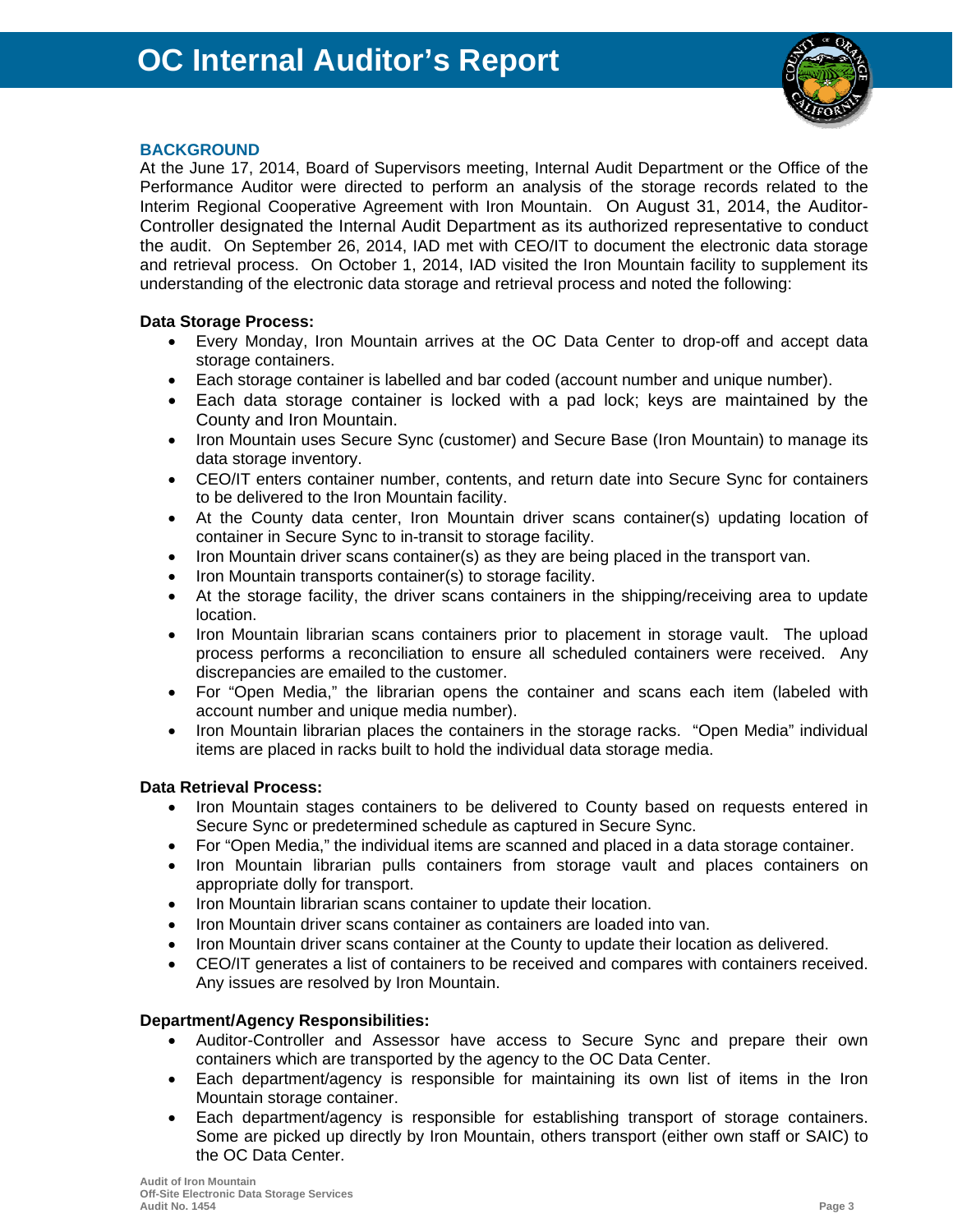

# **SCOPE**

Our scope was to evaluate controls over the County's electronic data storage with Iron Mountain as of October 1, 2014, to address the Board of Supervisors' directive to determine condition of the data storage devices, how/where they are located and if they are maintained. Our audit included the performance of the following:

- 1. **Site Visit:** We visited the Iron Mountain storage facility in Foothill Ranch to observe physical controls over County's electronic data storage containers as well as document controls over containers while in transit.
- 2. **Inquiry and Testing:** We selected a sample (Auditor-Controller, Treasurer-Tax Collector and CEO/IT) of data storage containers at the Foothill Ranch facility as of October 1, 2014, to verify they were adequately protected and could be retrieved in a timely manner. We also inquired of SAIC's staff at the County Data Center responsible for sending and receiving the data storage containers of any issues with Iron Mountain's services.
- 3. **External Audit Report:** We requested the most recent external audit of Iron Mountain's services and obtained a Service Organization Control (SOC) 3 report having an unqualified opinion.
- 4. **CEO/IT Survey:** We obtained a survey performed by CEO/IT regarding Iron Mountain's performance under the existing contract to identify any service issues.

To accomplish the above, we worked with **Auditor-Controller/Information Technology** and **CEO/Information Technology**.

## **SCOPE EXCLUSION**

This audit covered only the data storage backup tapes maintained under this agreement. It did not include Iron Mountain's document management process where paper and physical documents are stored for the County. Paper and physical documents are not stored at this facility and are not part of the Interim Regional Cooperative Agreement with Iron Mountain for off-site data storage and retrieval services.

## **Acknowledgment**

We appreciate the courtesy extended to us by the Auditor-Controller and CEO/IT personnel during our audit. If we can be of further assistance, please contact me directly at 834-5475 or Michael Goodwin, Assistant Director, at 834-6066.

# **Attachments**

Distribution Pursuant to Audit Oversight Committee Procedure No. 1:

Members, Audit Oversight Committee Jan Grimes, Auditor-Controller Michael Giancola, County Executive Officer Mark Denny, Chief Operating Officer Frank Kim, Chief Financial Officer Christina Koslosky, Interim CIO Denise Steckler, Chief Deputy Auditor-Controller Phil Daigneau, Director, Information Technology, Auditor-Controller Foreperson, Grand Jury Susan Novak, Clerk of the Board of Supervisors Macias Gini & O'Connell LLP, County External Auditor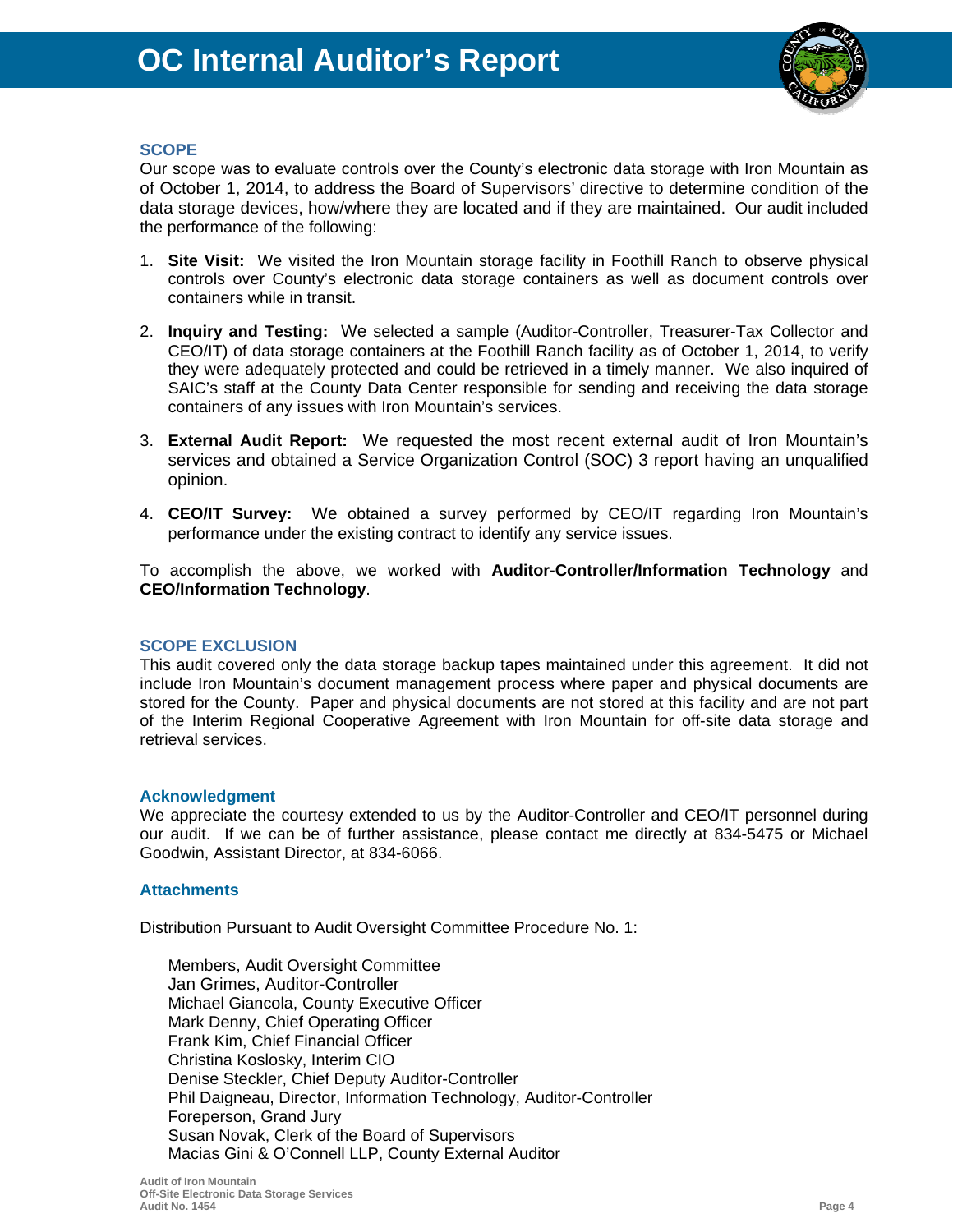

# **1. Site Visit (Objective #1)**

On October 1, 2014, IAD visited the Iron Mountain data storage facility located in Foothill Ranch (houses electronic data storage devices only for County departments/agencies including CEO/IT, Auditor-Controller and Treasurer-Tax Collector) and observed the following controls to protect the data storage containers:

- Storage facility is located above the foothills in Foothill Ranch, CA in a stand-alone one story building.
- Access to the building is restricted to Iron Mountain employees. Visitors may access the building by appointment only with 24-hour notification. Visitors are required to sign the visitor log and provide picture identification.
- Building has three entry points: shipping/receiving area, main entrance, and emergency entrance. Each entry point is controlled via card reader/pin pad device. In addition, the main and emergency entrances are covered by a video recording system. Recordings are maintained on-site for 90 days and indefinitely by the contractor.
- The shipping/receiving area is restricted by two fences controlled via card reader/pin pad device. The fences are monitored by a video recording system. Recordings are maintained on-site for 90 days and indefinitely by the contractor.
- Storage area is restricted to Iron Mountain staff via card reader/pin pad device. Storage area is separate from office space and shipping/receiving area.
- Storage area has redundant air conditioning system.
- Automated fire extinguishing system (halon and water) is installed.
- Data storage containers are stored in racks that are secured to the floor. Storage containers are labeled with the customer number and unique identifier only. Customer containers are not segregated and instead are stored throughout the storage area based on container size.
- Storage containers are water resistant and protected by a padlock. Keys are retained by customers and maintained on site in a separate area of the building. Access to the keys is limited to the storage librarian.
- Building is supported by a diesel generator.

In addition, IAD was informed that the vans used to transport data storage containers have various security measures including:

- Vans are monitored by GPS.
- Vans require two keys (one key to disarm alarm and one key opens doors and starts vehicle) to operate the vehicle.
- Vans are segregated into driving compartment and storage compartment.
- Vans are alarmed to notify drivers when the doors are not closed and the driver walks away.
- Drivers are required to stay with the vehicle if it becomes disabled until a substitute vehicle arrives to transport the storage containers.
- Drivers are bonded and a background check is performed during the hiring process.

# **Conclusion:**

Based on our limited observation of controls at the data storage facility and transportation vans, we determined that the data storage containers are adequately safeguarded by Iron Mountain. **No findings were noted under this objective.**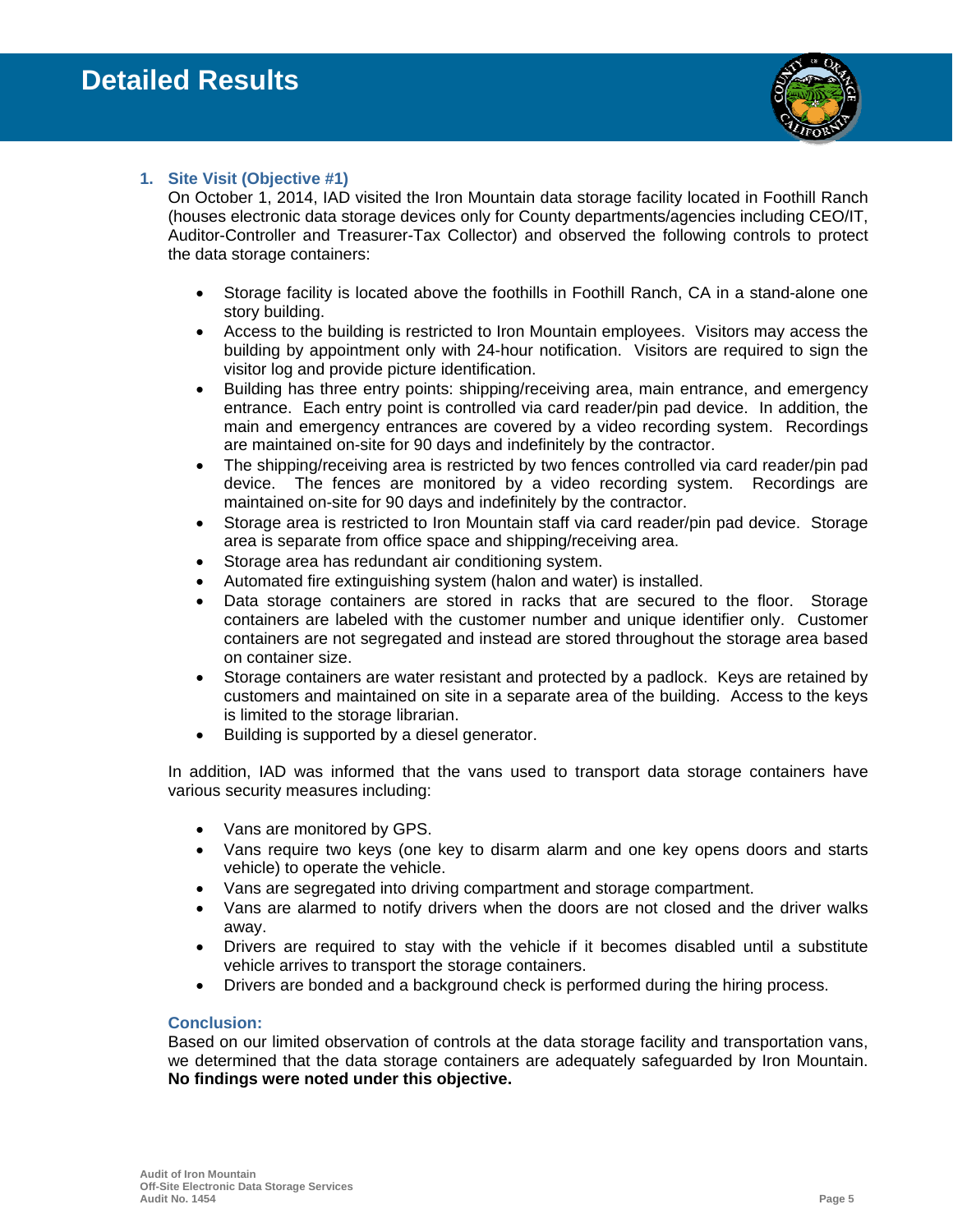

# **2. Inquiry and Testing (Objective #2)**

We obtained a listing of data storage containers from Auditor-Controller (also responsible for Treasurer-Tax Collector data storage) and CEO/IT (who maintains listings for most departments/agencies under the Interim Regional Cooperative Agreement) and selected a sample of County data storage containers currently housed at the Foothill Ranch facility to verify the containers were properly safeguarded and could be retrieved in a timely manner. We conducted a walkthrough of the data storage and retrieval processes with an explanation of the processes and controls by Iron Mountain management. IAD was able to locate the data storage containers at the Foothill Ranch facility in a timely manner and observed the containers were adequately secured (see testing in Objective #1). In addition, IAD inquired of CEO/IT and SAIC staff involved with a recent project involving retrieval of backup tapes and was informed there were no issues with the retrieval of backup tapes.

## **Conclusion:**

Based on our limited testing, we determined that the data storage containers were adequately safeguarded and could be retrieved in a timely manner. **No findings were noted under this objective.** 

# **3. External Audit Reports (Objective #3)**

We requested the most recent external audit report for Iron Mountain data storage services and reviewed its contents. We obtained a Service Organization Control (SOC) 3 Report prepared by Ernst & Young dated April 25, 2014. We noted the report stated:

*Iron Mountain Information Management LLC, during the period January 1, 2013 through December 31, 2013, maintained effective controls over its Information Technology Infrastructure Environment Services System to provide reasonable assurance that:* 

- *The IT Environment was protected against unauthorized access (both physical and logical);*
- *The IT Environment was available for operation and use as committed and agreed; and*
- *Information from the IT Environment designated as confidential was protected as committed and agreed based on the criteria for security, availability, and confidentiality in the American Institute of Certified Public Accountants' TSP Section 100a, Trust Services Principles, Criteria, and Illustrations for Security, Availability, Processing Integrity, Confidentiality, and Privacy.*

## **Conclusion:**

Based on our review of Iron Mountain's SOC 3 report, we determined there were no control issues relevant to security, availability, processing integrity, confidentiality, or privacy. **No findings were noted under this objective.** 

## **4. CEO/IT Survey (Objective #4)**

Based on the Board of Supervisors' discussion and the directive at the June 17, 2014 meeting, CEO/IT conducted an informal survey which was concluded on August 18th. Below are the results from the questionnaire: